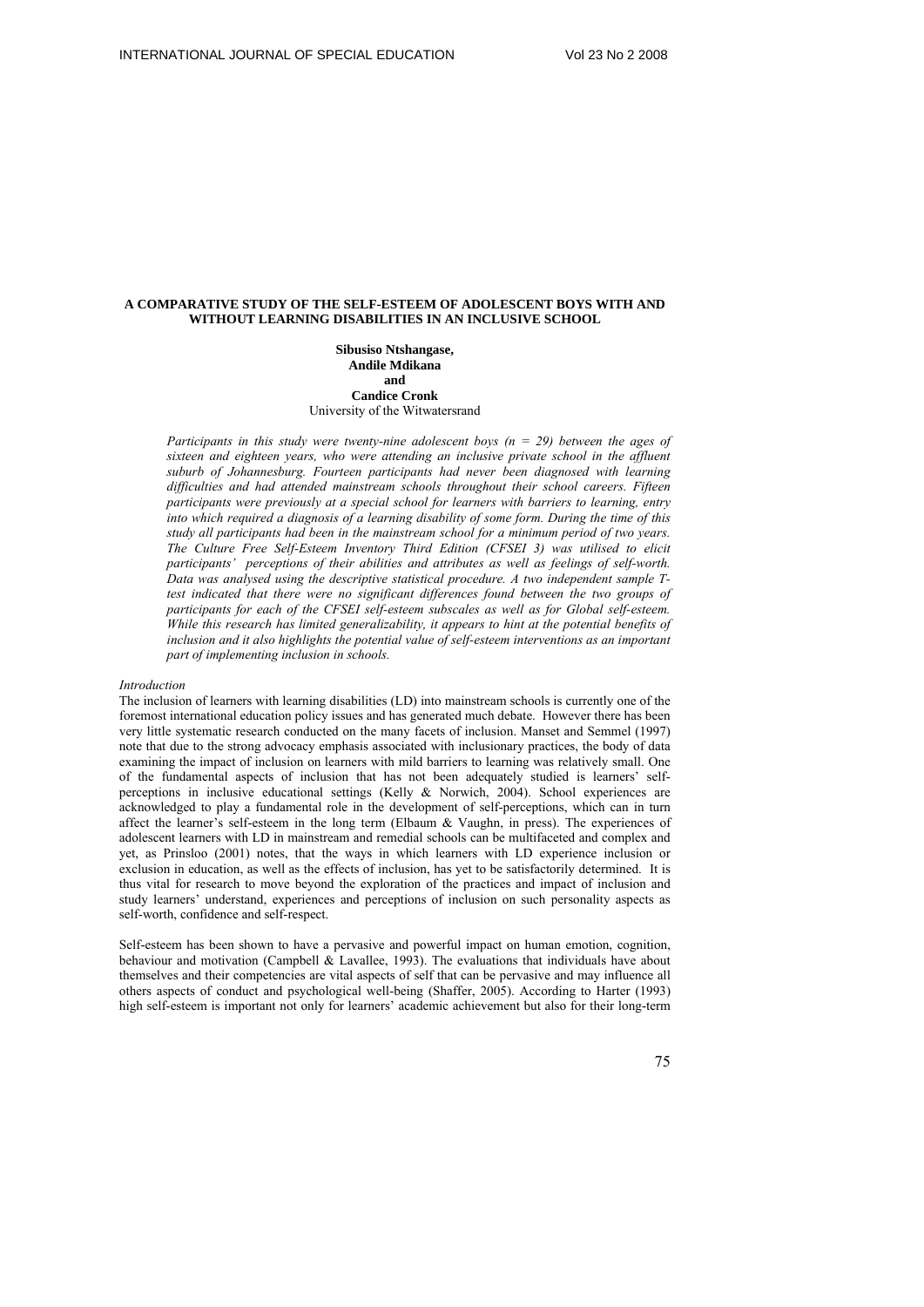general well-being and personal development. Research consistently links self-esteem to the healthy development of children and adolescents and reveals that low self-esteem can affect such diverse areas as school adjustment, scholastic achievement, school behaviour and emotional adjustment (Covington, 1992; Martinez & Semrud-Clikeman, 2004). Heyman (1990) reports that a low self-esteem is also deemed a risk factor for depression amongst adolescents, as it leads to feelings of inadequacy or incompetence in many spheres of life (Harter, 1993). In addition, research has shown that low selfesteem is often a predictor for the use of maladaptive strategies, such as self-handicapping and learned helplessness, at school. Adolescents with low self-esteem tend to show high use of maladaptive strategies whereas those with high self-esteem use more adaptive achievement strategies (Aunola, Stattin & Nurmi, 2000). Learners with LD are particularly deemed to be at risk for low self-esteem because they experience significant difficulty in school, both in terms of academic performance and peer acceptance (Marcal, 1992; Martinez & Semrud-Clikeman, 2004).

Learners with LD, who are in mainstream schools, are deemed be at a risk for low self-esteem associated with the significant difficulties they experience in mainstream schools, both in terms of academic performance and peer acceptance (Martinez & Semrud-Clikeman, 2004; Gans, Kenny, Ghany, 2003). These learners, due to their histories of repeated failure at school, are likely to feel as though academic outcomes are beyond their control, thus perceiving themselves as less competent than their peers. There has been widespread interest in researching the self-perceptions of children and adolescents with LD due to the concern that academic failure or difficulty may affect global selfconcept; as well as due to the concern about the self-perpetuating cycle of failure (Heyman, 1990). This cycle starts with early failure, which leads to a lowered sense of competence, which then contributes to lowered expectations for future success, which in turn reduces achievement efforts and then results in further failure (Cooley & Ayres, 1988, cited in Gans et al, 2003; Heyman, 1990). Due to the propensity for such negative cycles to occur, it is pivotal that current research focus on specific aspects of selfperceptions with a view to gaining information that can later be used in the development of intervention strategies aimed at ameliorating negative self-perceptions. Interventions that address the emotional and social functioning of learners with barriers to learning are therefore vital (Martinez & Semrud-Clikeman, 2004). Proponents of inclusion argue that among the potential benefits for learners with LD within an inclusive environment are increases in self-esteem and self-worth, as learners within the inclusive environment are believed to be less likely to be stigmatised and perceived as being less able by their peers (Baker, Wang, & Walberg, 1995; Banerji & Dailey, 1995, cited in Klingner, Vaughn, Schumm, Cohen & Forgan, 1998; Grolnick & Ryan, 1990; Nowicki, 2003). Research on the benefits of inclusion for learners with LD has however been largely differing. For instance, on one hand, studies by Coleman (1983) and Grolnick & Ryan (1990) has shown that LD students in special school placement tend to have higher self-esteem overall than do those students with LD in mainstream school settings. On the other hand numerous studies report that integration of learners with LD into inclusive classrooms does not appear to benefit self-esteem overall (e.g. Shessel & Reiff, 1999, cited in Bakker & Bosman, 2003). Consequently research has been highlighting a need for continued research to address the conflicting data on self-perceptions and type of school settings, as well as to compare students with and without LD in the same school setting (Bear et al, 1991; Gans et al, 2003).

This study aimed to investigate the levels of self-esteem of adolescent boys who were attending an inclusive school. A comparison was drawn between learners who had previously been diagnosed with LD, and learners who have never been diagnosed with LD. For the purpose of this study self-esteem was conceptualized as a multi-dimensional entity comprising of academic, parental/home, social, personal as well as general self-esteem (Battle, 2002; Kelly & Norwich, 2004). The definition of an inclusive school was adopted from the South African Education White Paper 6 policy on inclusive education (Department of Education, 2001) which defines an inclusive school as a school environment that recognises and respect the differences among all learners and strives to build on the similarities. This is an environment which strives to chance attitudes, behaviour, teaching methodologies, curricula to meet the needs of all learners and maximise the participation of all learners in the curricula.

It is hoped that the results of this study would provide insights into possible recommendations aimed at facilitating inclusion in schools.

# **Research questions**

The research question for this study was;

• Is there a difference in the levels of self-esteem for male adolescent learners with learning disabilities in an inclusive school, and those without learning disabilities attending the same inclusive school?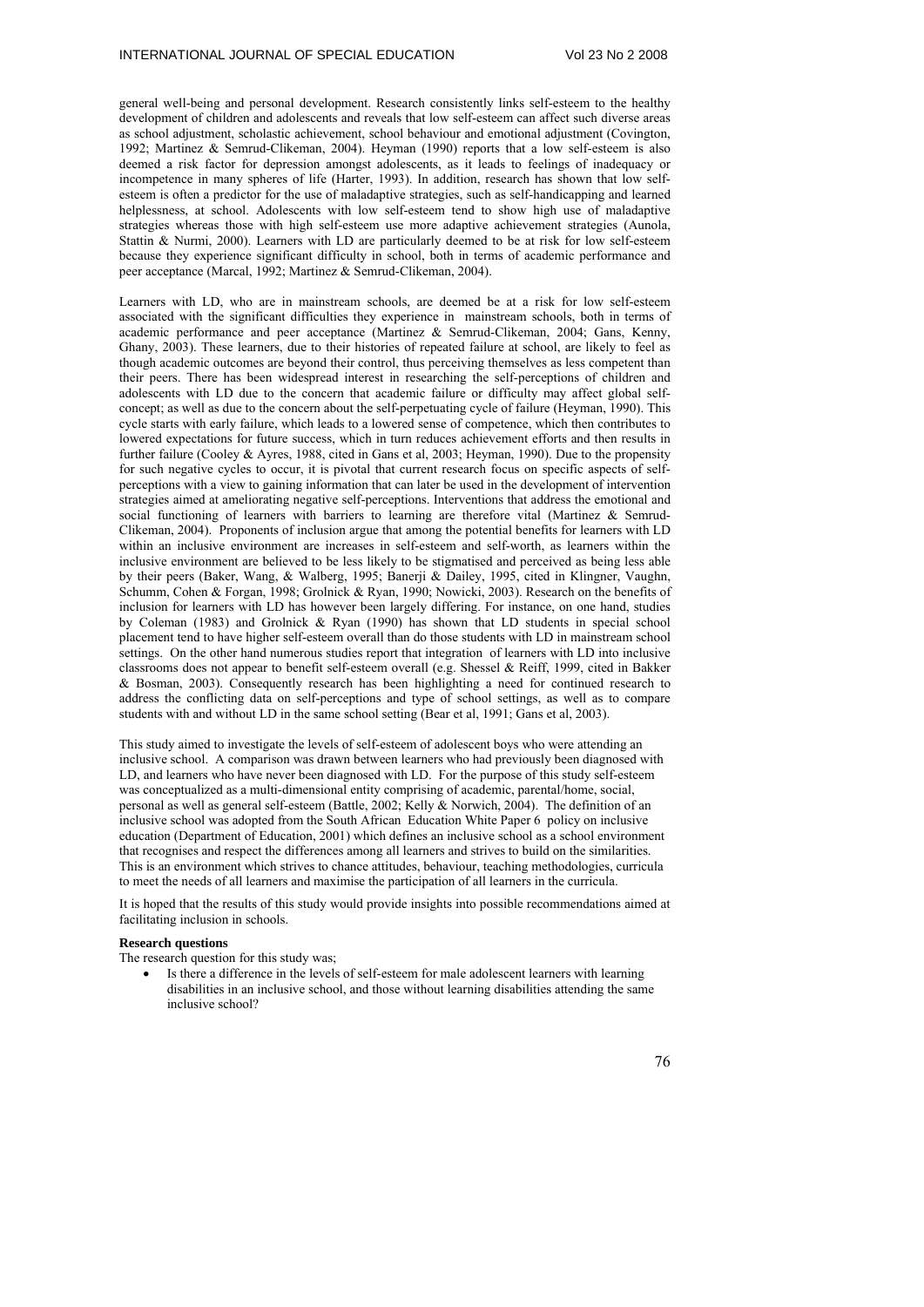## **Method**

# *Participants*

The sample for this study was derived from a target population of learners in a private inclusive school in an

affluent suburb of Johannesburg. The school was targeted for reasons of practicality and accessibility by the researchers. A non-probability or purposive sample of learners (Welman & Kruger, 2001) was identified by the researchers and learners that matched the sample frame were recruited to participate in the study. Such a sampling strategy was appropriate as some of the participants had to be selected based on the criteria of them having previously attended a special school. The sample included adolescent boys between the ages of fifteen and eighteen years. One participant was fifteen years old; fourteen participants were sixteen years old; twelve participants were seventeen years old; and three participants were eighteen years old. Boys were selected as the specific target group of this research, due to the fact that there are generally more boys than girls with learning disabilities enrolled in specialised schools, and thus there are likely to be more boys with LD's that have been included in mainstream schools (Prinsloo, 2001). Boys were thus selected to allow for sample availability and to ensure comparability between the two sample groups.

The sample  $(N = 30)$  comprised two groups, with 15 participants in each group. The first group comprised adolescent boys that have attended mainstream schools throughout their schooling career. The second group comprised adolescent boys who have moved at some stage in their high school career from a specialised school into the mainstream. The sample included boys that had moved from the specialised school two to four years ago before this study was conducted. These boys were previously labelled with some form of learning disability, based on psycho-educational tests and assessments, upon entry into the specialised school. While 30 questionnaires were completed, the final sample only comprised 29 participants as after scoring one of the questionnaires from the Mainstream group, was deemed invalid due to a score of 7 out of 8 on the defensiveness scale. The recommended cut-off score is 4 out of 8, which indicates the extent to which the defensiveness of the child may diminish the validity of the quotient (Battle, 2002).

### *Research instrument*

In this study self-esteem was assessed using the Culture Free Self-Esteem Inventory (CFSEI-3) developed by Battle (2002). The CFSEI-3 has been used mostly in studies of children's self-esteem (Mann, Hosman, Schaalma & de Vries, 2004). It is a norm-referenced, self-report inventory, designed to elicit perceptions of personal traits and characteristics in children aged 6-0 through 18-11 years. The instrument is also designed to measure self-esteem of children across a range of grades starting from Grade 1 through Grade 12. It comprised of three age-related forms of the inventory. All three forms can be administered to either individuals or groups in 15 to 20 minutes. The inventory items are suitable for independent reading by learners with at-least average, grade three reading skills. All forms of the CFSEI-3 yield a total score, the Global Self-Esteem Quotient (GSEQ), which represents overall performance. This study employed the Adolescent Form of the CFSEI-3, designed for use with adolescents aged 13 through 18 years. This form contains a total of 67 items, grouped into five subscales, namely, Academic, General, Parental/Home, Social and Personal Self-Esteem. The subscale standard scores are summed to create a GSEQ (Battle, 2002).

The CFSEI-3 has been widely used in the South African context and has been proven to be reliable and valid for use in a multi-cultural context (Battle, 2002).

## *Research procedure*

Formal permission to conduct the study was obtained from the deputy headmaster of the school. He received a copy of the research proposal for his perusal. The sample was then identified and selected in consultation with the deputy headmaster. The questionnaires were administered during school hours. The questionnaire was administered only after consent had been obtained from both the parents and the participants. Each participant received a subject information sheet that detailed the particulars of the study. In addition to the questionnaire, participants were required to complete a demographic cover sheet, which requested their age, grade level at school and race group. This information was used for the purpose of analysing the results.

The questionnaire was only administered in English. The participants were asked to complete the questionnaires independently without any assistance from any secondary parties. They were requested to direct all questions for clarity or assistance to the researcher. It too the participants between thirty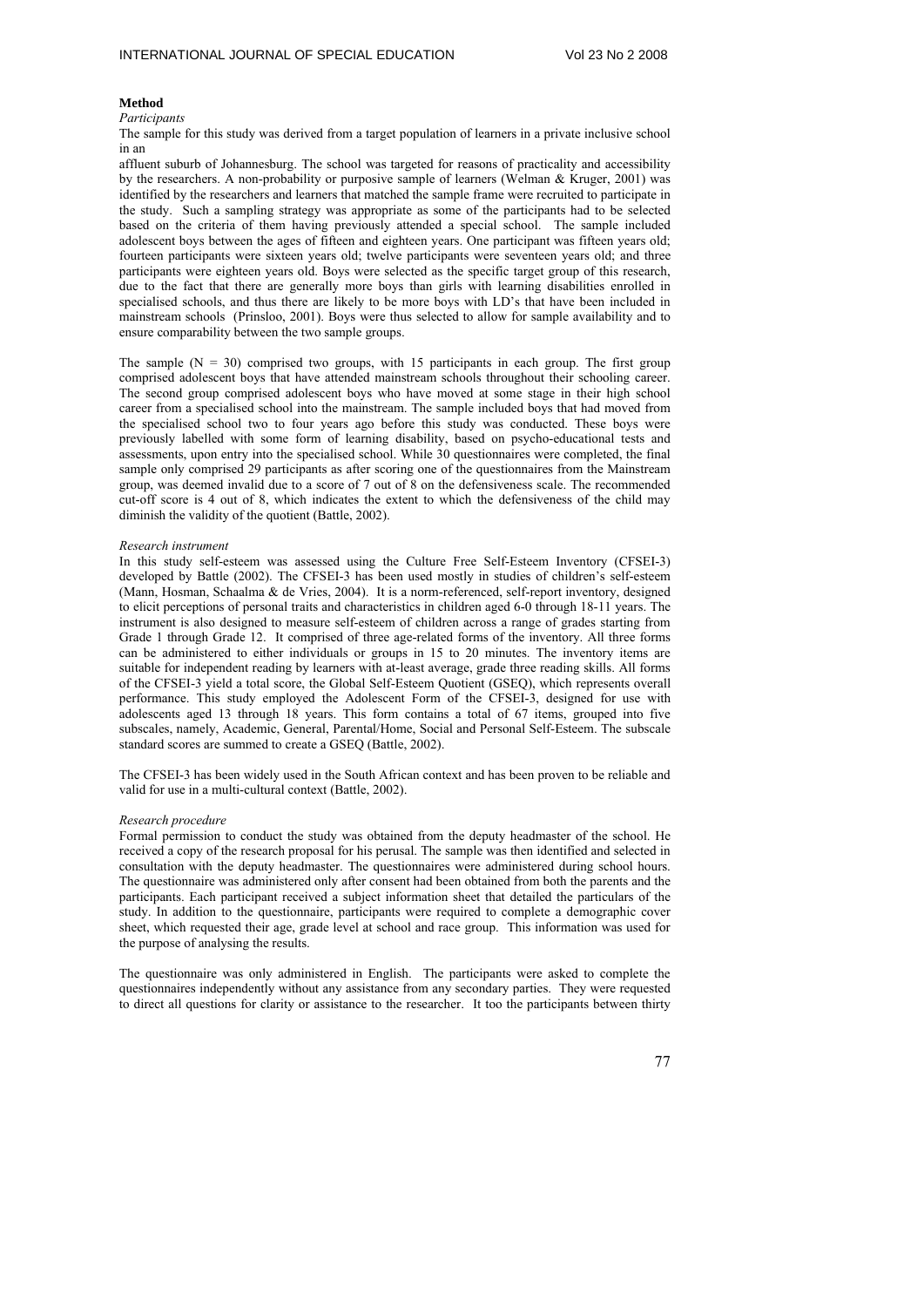and forty minutes to completed the questionnaire. The CFSEI-3 was scored by the researcher according to the instructions in the manual.

### *Data analysis*

A descriptive quantitative approach was adopted for the purpose of analysing data. In this study, the independent variable was the presence or absence of learning disabilities and the dependent variable was level of self-esteem. Participants fell into either a high or low self-esteem category for each selfesteem subscale (Academic, General, Parental/Home, Social, Personal), as well as for the Global selfesteem quotient. Descriptive statistics was utilised to reveal the ranges, means and standard deviations of the variable, self-esteem, with regard to the two sample groups.

A two independent sample t-test was then used to determine the difference between the means of the two independent groups. Any differences between the two sample groups in terms of the self-esteem subscales and the global self-esteem quotient was noted and tested for significance.

## **Results**

Table 1 presents the ranges, means and standard deviations of the Global Self-Esteem of the two sample groups, namely included group (those learners who came from special school) and the mainstream group (those learners who have always been in mainstream schools. The Global selfesteem scores for the included group ranged from a minimum of 79 to a maximum of 119, with a mean of 97.47 and a standard deviation of 12.02. The self-esteem scores for the mainstream group ranged from a minimum of 85 to a maximum of 119, with a mean of 104.71 and a standard deviation of 9.75. **Table 1:** 

| incans and standard Deviations of the sample's chopal sen-esteem |          |            |              |                           |
|------------------------------------------------------------------|----------|------------|--------------|---------------------------|
| <b>Sample Group</b>                                              |          | Range      | Mean         | <b>Standard Deviation</b> |
| The included group                                               | $N = 15$ | 79 - 119   | $X = 97.47$  | $S X = 12.02$             |
| The<br>mainstream                                                | $N = 14$ | $85 - 119$ | $X = 104.71$ | $S X = 9.75$              |
| group                                                            |          |            |              |                           |

**Means and Standard Deviations of the Sample's Global Self-Esteem** 

The distribution of the Global Self-Esteem Quotients for the two groups is graphically presented in figure 1.



# **Figure 1: Distribution of Global Self-Esteem Quotients in Sample**

The frequency distribution of the self-esteem scores as indicated by the Global Self-Esteem Quotient is graphically presented in figure 2. The results showed that in terms of Global Self-esteem, no participants' fell within the very high, high or the very low self-esteem category range. One participant from the included group was in the low self-esteem range. The remainder of the participants fell within the below average, average and above average categories. A large number of participants from both the groups, 15 in total - 8 from the Included group and 7 from the Mainstream group, fell within the average self-esteem range, which is expected from a normal distribution frequency. For the Mainstream group there was a total of 5 scores below the mean, and a total of 9 scores above the mean. This is in comparison to the Included group in which there were a total of 6 scores below the mean and 9 scores above the mean.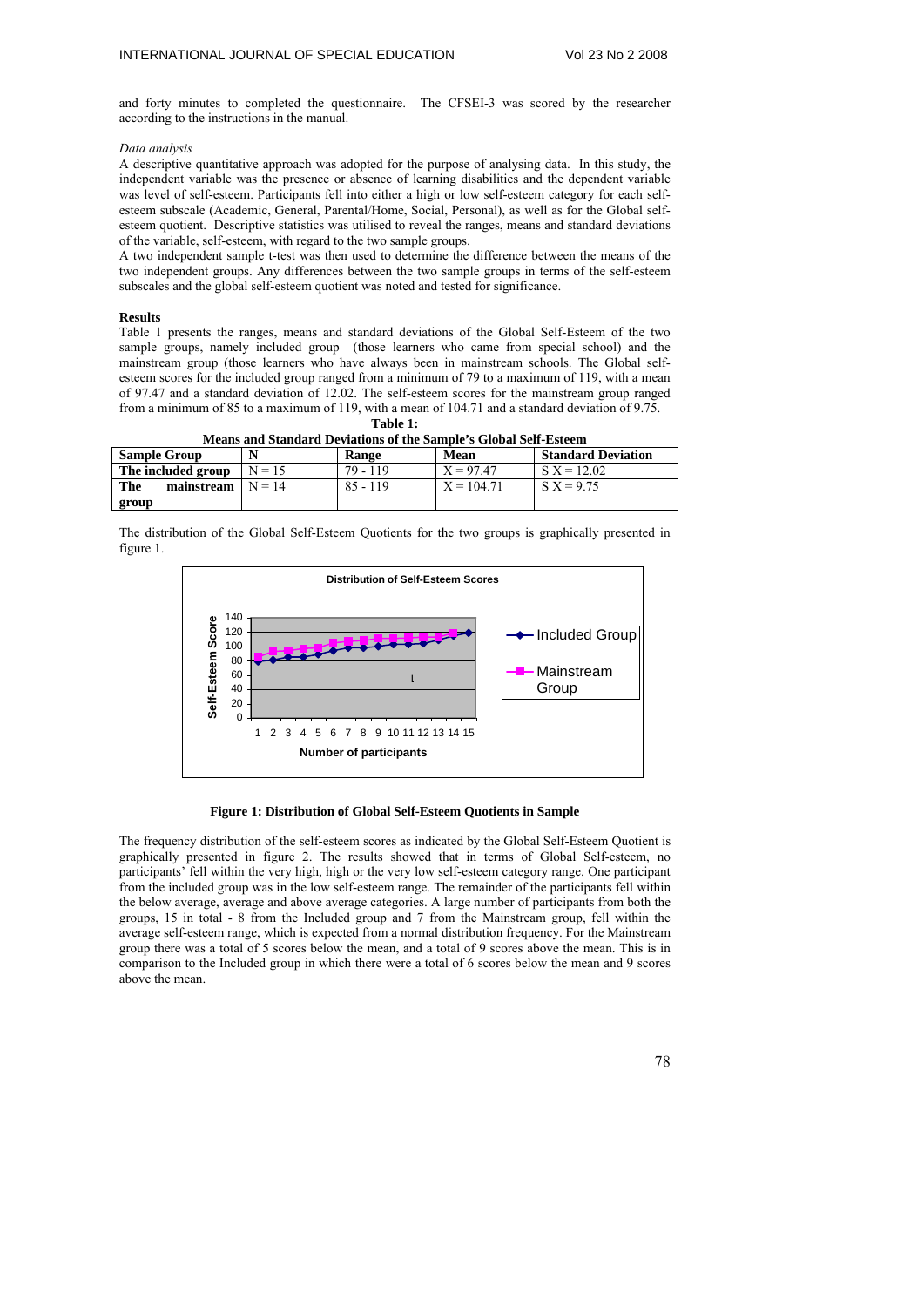

**Figure 2: Frequency Distribution of the Self-Esteem Scores** 

Table 2 presents the ranges, means and standard deviations of the self-esteem subscales (Academic; General; Parental/Home; Social; Personal) for the two sample groups. The Academic self-esteem scores for the included group ranged from a minimum score of 3 to a maximum score of 12, with a mean of 7.6 and a standard deviation of 2.82. The academic self-esteem scores for the mainstream group ranged from a minimum of 4 to a maximum of 12, with a mean of 8 and a standard deviation of 2.45. Scores for General self-esteem ranged from 3 to 13, with a mean of 10.14 and a standard deviation of 2.83 for the included group and ranged from 6 to 13, with a mean of 10.86 and a standard deviation of 2.14 for the mainstream group. Scores for Parental/Home self-esteem ranged from 5 to 14, mean of 9.3 and a standard deviation of 3.01 for the included group, while the mainstream group showed a range of 4 to 14, mean of 11.36 and a standard deviation of 2.56. The social self-esteem scores showed a range of 5 to 13 - mean 10.47 and standard deviation 2.56 - for the included group, and a range of 9 to 13 - mean 11.43 and a standard deviation of 1.39. Personal self-esteem scores showed a range of 5 to 14, mean of 10.8 and standard deviation of 2.31 for the included group, and a range of 8 to 14, mean 12 and standard deviation of 2.04 for the mainstream group.

| Means and Standard Deviations of the Sample's Sen-Esteem Sub-Scales |                               |          |       |                           |
|---------------------------------------------------------------------|-------------------------------|----------|-------|---------------------------|
| Self-esteem Sub-                                                    | Sample group                  | Range    | Mean  | <b>Standard Deviation</b> |
| Scale                                                               |                               |          |       |                           |
| Academic                                                            | $N = 15$<br><b>Included</b>   | $3 - 12$ | 7.6   | $S_{X} = 2.82$            |
|                                                                     | <b>Mainstream</b><br>$N = 14$ | $4 - 12$ | ð     | $S_{X} = 2.45$            |
| General                                                             | <b>Included</b>               | $3 - 13$ | 10.14 | $S_{X} = 2.83$            |
|                                                                     | <b>Mainstream</b>             | $6 - 13$ | 10.86 | $S_{X} = 2.14$            |
| Parental/                                                           | Included                      | $5 - 14$ | 9.3   | $S_{X} = 3.01$            |
| <b>Home</b>                                                         | <b>Mainstream</b>             | $4 - 14$ | 11.36 | $S_{X} = 2.56$            |
| Social                                                              | <b>Included</b>               | $5 - 13$ | 10.47 | $S_{X} = 2.56$            |
|                                                                     | <b>Mainstream</b>             | $9 - 13$ | 11.43 | $S_{X} = 1.39$            |
| <b>Personal</b>                                                     | <b>Included</b>               | $5 - 14$ | 10.8  | $S_{X} = 2.31$            |
|                                                                     | <b>Mainstream</b>             | $8 - 14$ | 12    | $S_{X} = 2.04$            |

**Table 2: Means and Standard Deviations of the Sample's Self-Esteem Sub-Scales**

Figures 3 and 4 present information about the distribution of scores (converted to self-esteem category ratings) for the two sample groups for each of the self-esteem subscales - Academic, General, Parental/Home, Social and Personal. Across both groups, there were no scores that fell within either the Very High or High self-esteem categories.

Results for the included sample group ( $N = 15$ ) are as follows. In terms of Academic self-esteem, 7 participants scored at an Average level, 4 participants scored at a Below Average level, 3 participants fell within the Low category and 1 participant fell within the Very low category. In terms of General self-esteem, there were 5 participants in the Above Average category, 8 participants in the Average category and 1 each in the Below Average and Very Low categories. In terms of Parental/Home selfesteem, 2 participants fell in the Above Average Category, 10 were in the Average category and 3 were in the Low category. For the Social subscale, 2 participants were at the Above Average level, 10 were at an Average level, 2 were in the Below Average category and 1 was in the Low category. For the Personal subscale, results indicated that 3 participants were in the Above Average category, 10 were in the Average category and there was I participant each in the Below Average and Low categories.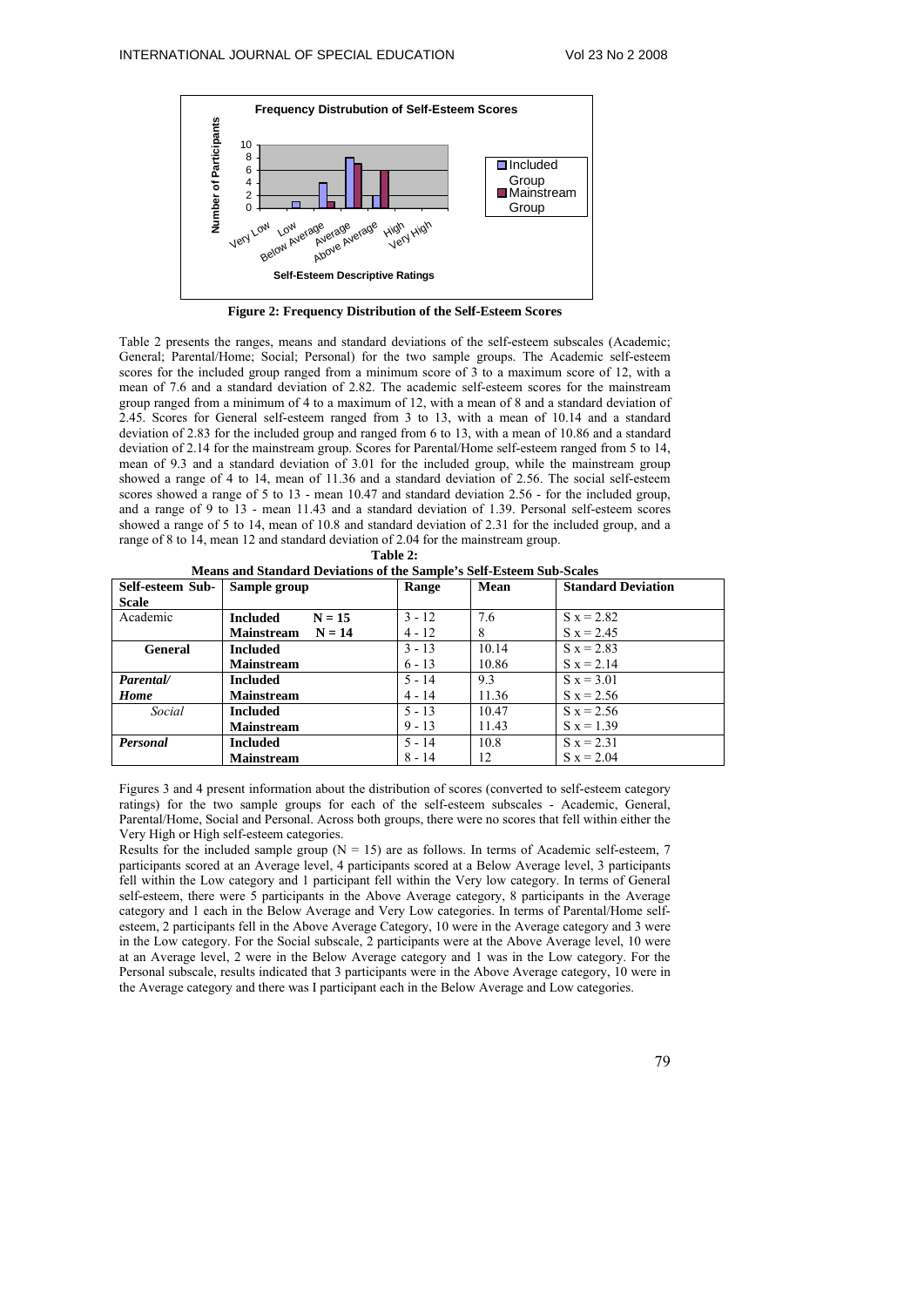

**Figure 3: Distribution of Self-Esteem Subscale Scores by Category Rating - Included Group** 

Results for the Mainstream sample group  $(N = 14)$  are as follows. In terms of the Academic subscale, there were 8 participants in the Average category, and 3 participants each in both the Below Average and Low categories. For the General self-esteem subscale, 5 participants ranked in the Above Average category, 8 ranked in the Average category and 1 ranked in the Below Average category. In terms of Parental/Home self-esteem, there were 5 participants that fell in the Above Average category, 8 in the Average category and 1 in the Low category. In terms of Social self-esteem, 3 participants were rated at an Above Average level, while 11 participants rated at the Average level. The Personal subscale showed 7 participants each in both the Above Average and Average categories.



**Figure 4: Distribution of Self-Esteem Subscale Scores by Category Rating - Mainstream Group** 

### *Analysis of Results of the T-tests*

T-tests were conducted to determine whether there was any statistical difference in the means of the two groups, for the Global self-esteem quotients, as well as for the subscales of self-esteem. By viewing self-esteem as a multidimensional entity, this research was able to determine the difference between the sample groups on different facets of self-esteem, thus allowing for a comparison of Global self-esteem as well as nuanced interpretations of the different facets of self-esteem. Results of the two independent sample T-tests are presented in table 3.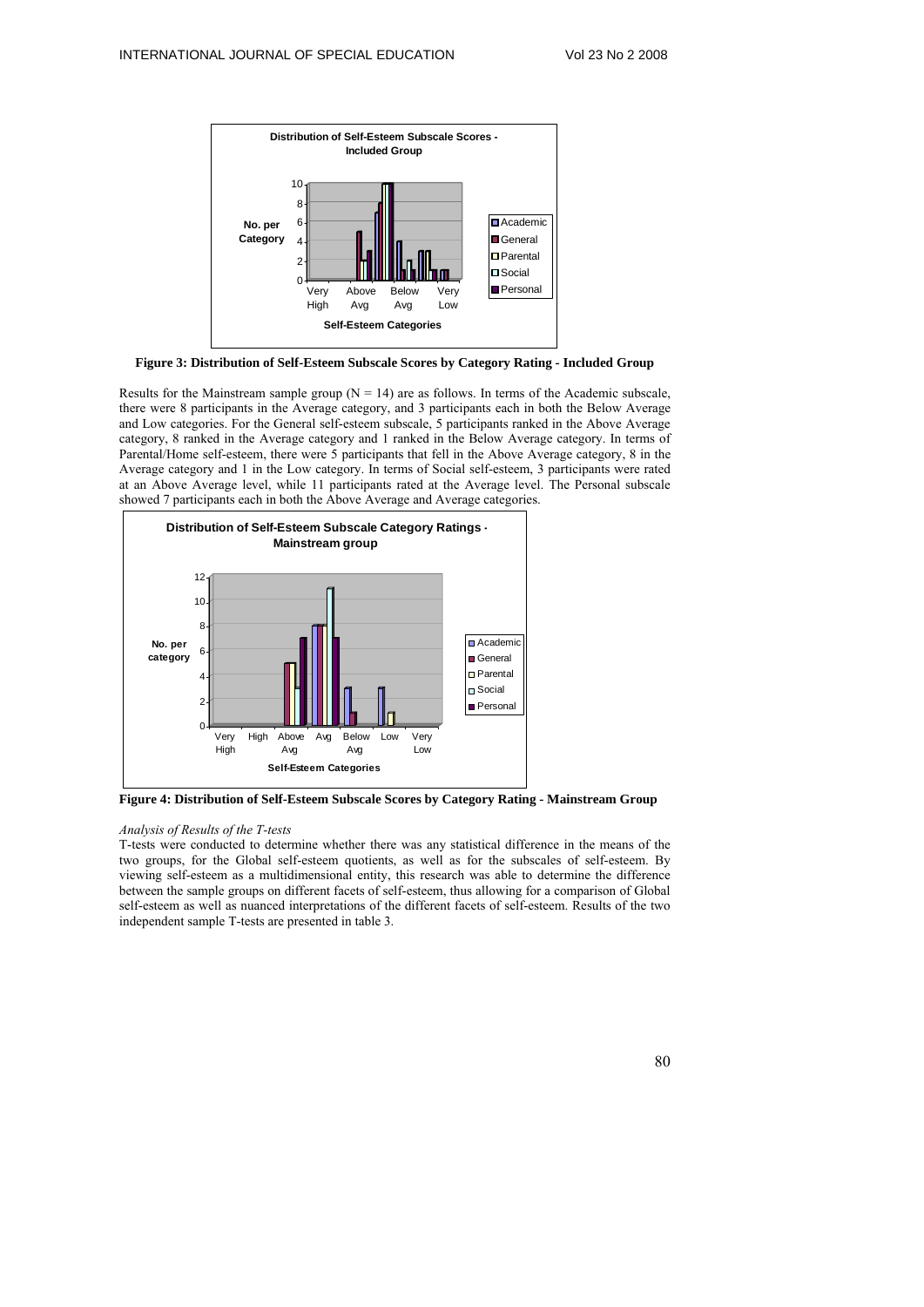| <b>Results of the T-Tests</b>                                                                      |              |                |          |      |             |
|----------------------------------------------------------------------------------------------------|--------------|----------------|----------|------|-------------|
| <b>Variable</b>                                                                                    | Mean         | <b>Std Dev</b> | df       | ŧ    |             |
| <b>GLOBAL SELF-ESTEEM</b>                                                                          |              |                |          |      |             |
| Included Group $N = 15$                                                                            | $X = 97.46$  | $S = 12.02$    | $t = 27$ | 1.76 | Not         |
| Mainstream Group $N = 14$                                                                          | $X = 104.71$ | $S = 9.75$     |          |      | significant |
| <b>SELF-ESTEEM SUBSCALES</b>                                                                       |              |                |          |      |             |
| <b>ACADEMIC</b>                                                                                    |              |                | $t = 27$ | 0.98 | <b>Not</b>  |
| <b>Included Group</b>                                                                              | $X = 7.6$    | $S = 2.82$     |          |      | significant |
| Mainstream Group                                                                                   | $X = 8$      | $S = 2.45$     |          |      |             |
| <b>GENERAL</b>                                                                                     |              |                | $t = 27$ | 0.77 | Not         |
| <b>Included Group</b>                                                                              | $X = 10.14$  | $S = 2.83$     |          |      | significant |
| Mainstream Group                                                                                   | $X = 10.86$  | $S = 2.14$     |          |      |             |
| <b>PARENTAL/HOME</b>                                                                               |              |                | $t = 27$ | 1.04 | Not         |
| <b>Included Group</b>                                                                              | $X = 9.3$    | $S = 3.01$     |          |      | significant |
| Mainstream Group                                                                                   | $X = 11.36$  | $S = 2.56$     |          |      |             |
| <b>SOCIAL</b>                                                                                      |              |                | $t = 27$ | 0.78 | Not         |
| <b>Included Group</b>                                                                              | $X = 10.47$  | $S = 2.56$     |          |      | significant |
| Mainstream Group                                                                                   | $X = 11.43$  | $S = 1.39$     |          |      |             |
| <b>PERSONAL</b>                                                                                    |              |                | $t = 27$ | 1.48 | Not         |
| Included Group                                                                                     | $X = 10.8$   | $S = 2.31$     |          |      | significant |
| Mainstream Group<br>$-1$ $-1$ $-1$ $-1$ $-1$ $-1$<br>$\ldots$ and $\ldots$<br>$\sim$ $\sim$ $\sim$ | $X = 12$     | $S = 2.04$     |          |      |             |

| Table 3: |       |  |
|----------|-------|--|
| . .      | -- -- |  |

\*\* Significance tested level (p<0.01)

No significant difference could be demonstrated between the Global self-esteem quotients of the two groups. Similarly, results of the T-tests for each of the self-esteem subscales show no statistical difference between the two sample groups. Significance was tested at the 0.01 level of significance.

### **Discussion**

This study aimed to assess whether there was any difference in the self-esteem levels of adolescent boys, with some form of learning disability, who had moved from a special school setting and had been in an inclusive school setting, and adolescent boys without learning disabilities, who have attended mainstream schooling throughout their school careers.

The difference in Global self-esteem levels was noted for the two groups which suggest that the included and mainstream adolescent boys do not have disparities in their overall levels of self-esteem. This result is very encouraging for schools promoting inclusive practices as it implies that overall sense of worth for included and mainstreamed learners is not disparate. Such indications are in line with other research findings that have reported no differences in the global self-worth of children with and without LD (Bear & Minke, 1996, cited in Gans, et al, 2003).

Overall there was an indication that about one-third of the total sample showed a self-esteem level below the average level. This point to the potential need for self-esteem interventions aimed at ameliorating negative self-esteem particularly at schools offering inclusive placements. It also hints at the socio-emotional needs of students who are included in the mainstream. Importantly, the learners that showed low levels of Global self-esteem were those participants that also showed low levels of academic self-esteem. This finding is consistent with studies that indicate that learners' global perceptions may be affected by their lowered academic self-esteem levels (Marcal, 1992).

It is also important to note that even though the majority of learners indicated a healthy high esteem, literature indicate that some adolescents may portray an image of high esteem in order to be socially accepted (Elksnin & Elksnin, 2004). Interventions aimed at promoting self-esteem therefore need not to focus on those individuals whose esteem is low only, but equally important is a focus on those individuals whose esteem is high mainly due to a desire to be seen as socially desirable. Any future intervention dealing with issues of self-esteem would need to deal with the notion of trying to present a very positive image of the self as a kind of compensatory measure to portray a high self-esteem.

A review of the Academic self-esteem scale results within each group indicates that there were 7 participants from the included group and 8 participants from the mainstream group whose Academic self-esteem was on an Average level – which is expected from a normally distributed sample. There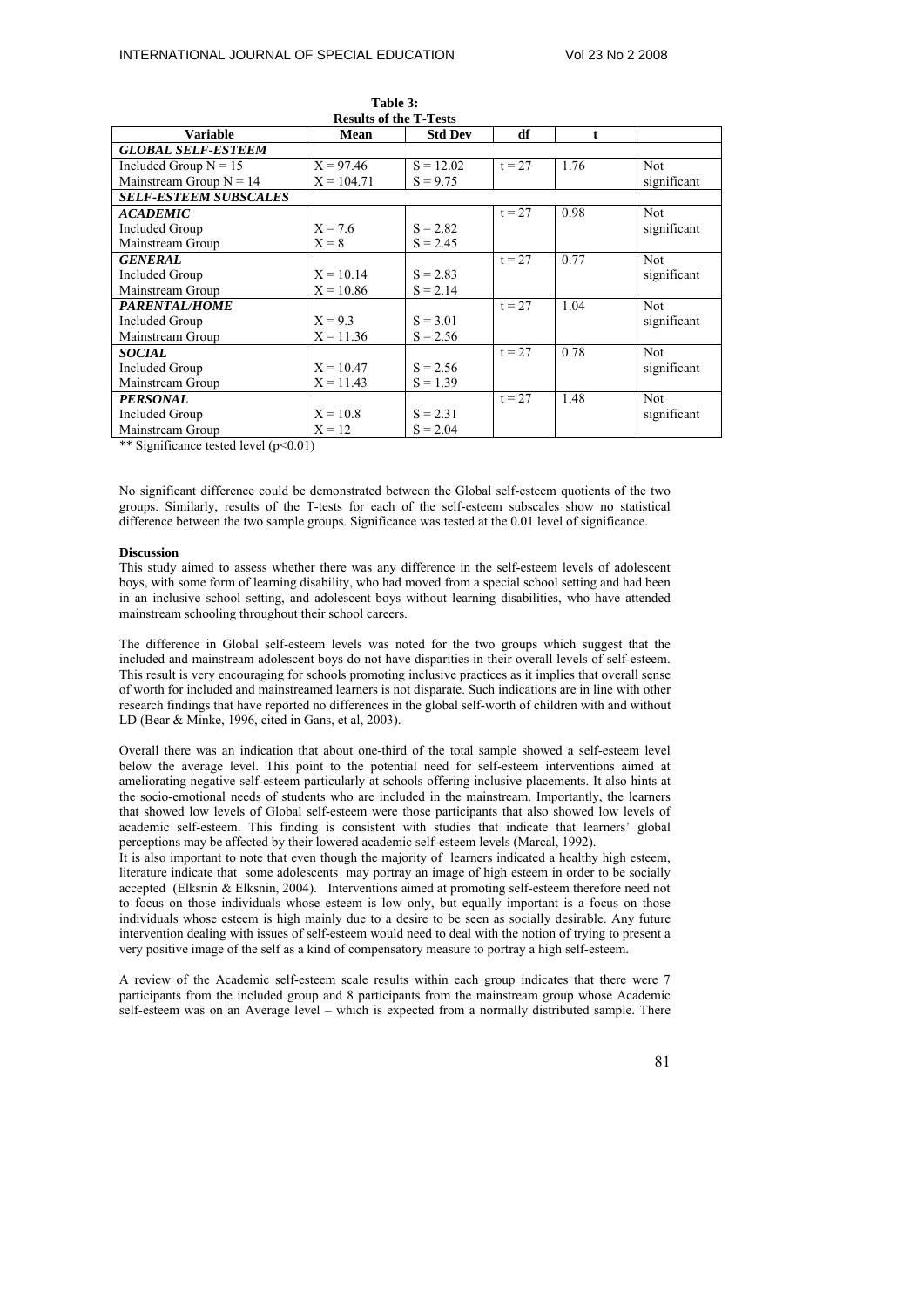were 4 participants from the included group and 3 participants from the mainstream group who displayed Below Average Academic self-esteem. There were 3 participants from each group that displayed Low academic self-esteem and 1 participant from the included group whose Academic selfesteem was at a Very Low level. There were thus 8 participants - just over half the included group, whose academic self-esteem was below the average range. Such findings may indicate the potential role of Social Comparison Theory as when the learners with LD compare themselves with typically achieving peers they tend to perceive their abilities as being far lower than they would if they compared themselves with other individuals with LD – learners with LD are not easily identified in the mainstream (Renick & Harter, 1989, cited in Gans, et al, 2003). In addition, there were 6 participants from the mainstream group whose academic self-esteem was below average levels. The results were interesting in that they were quite similar for the two groups. Such results, suggests that there are many individuals who have less than adequate perceptions about their abilities to perform academic tasks. This suggests that students from both groups may need support in their academic efforts, and as such, interventions aimed at improving academic self-esteem in the classroom as a whole could be valuable.

In terms of general self-esteem, the T-test indicated no significant difference between the two groups, which suggests that both groups appear to perceive their overall self-worth on similar levels. This finding supports previous studies that show that self-concept scores tend to be similar for learners with and without LD with respect to friendship, appearance and self-worth (Banerji & Dailey, 1995; Vaughn, Elbaum & Schumm, 1996, cited in Salend & Garrick Duhaney, 1999).

An interpretation of the general self-esteem scores within each group shows that there were 5 participants from each group whose general self-esteem was at an Above Average level, and 8 participants from each group who fell in the Average self-esteem category. There was a participant from each group whose general self-esteem was recorded as being Below Average and 1 participant from the included group who fell in the Very Low category. Findings for general self-esteem are encouraging, especially for the included group, in that equal numbers of participants for the two groups fell within the Above Average and Average categories which suggests adequate perceptions of selfworth. Participants in the Below Average and very Low categories require self-esteem interventions to try and improve their overall feelings of self-worth. In addition, those individuals in the Above Average category may require some intervention to teach them to evaluate themselves and their abilities appropriately and accurately and not in a socially desirable way (Battle, 2002).

The results of the T-test for Parental/Home self-esteem subscale showed no significant difference between the two groups suggesting that there is no difference between the individuals' perceptions of their status at home. Such subjective perceptions include perceptions about relationships with parents and/or guardians and perceptions about how parents and guardians view the individual (Battle, 2002).

A review of the Parental/Home self-esteem scores within each group indicates that there were a large number of participants in the Average range (10 from the included group and 8 from the mainstream group). There were also 2 participants from the included group and 5 participants from the mainstream group that ranked at an Above Average level. The finding of 3 participants from the included group and 1 participant from the mainstream group, in the Low esteem category is disconcerting and indicates that future self-esteem interventions may need to involve the active participation of parents. Self-esteem plays a role in many systems of an individual's life and thus it is important to include key role-players like parents and teachers when planning and conducting interventions.

Results of the T-test for the Social self-esteem subscale indicated no statistical difference between the two groups, which suggests no difference in the way that included students and mainstream students perceive the quality of their relationships with peers. This is an important finding in that this research indicates perceived quality of peer relationships to be similar for the two groups which is inconsistent with other research that has reported that individual's with LD's may show deficits in social behaviour and may be unaccepted, rejected or ignored by their peers without LD (Pavri, et al, 2000).

Interpretation of the Social self-esteem subscale scores within each group hints at the potential social impacts and benefits of inclusive practices. There were 2 participants from the included group and 3 from the mainstream group in the Above Average category, and 10 participants from the included group and 11 participants from the mainstream group that fell in the Average category. This suggests that most of the sample have adequate perceptions about the quality of their social relationships. While these findings are encouraging, there remain some included learners whose social self-esteem is in the below average range. There were 2 individuals from the included group whose social esteem was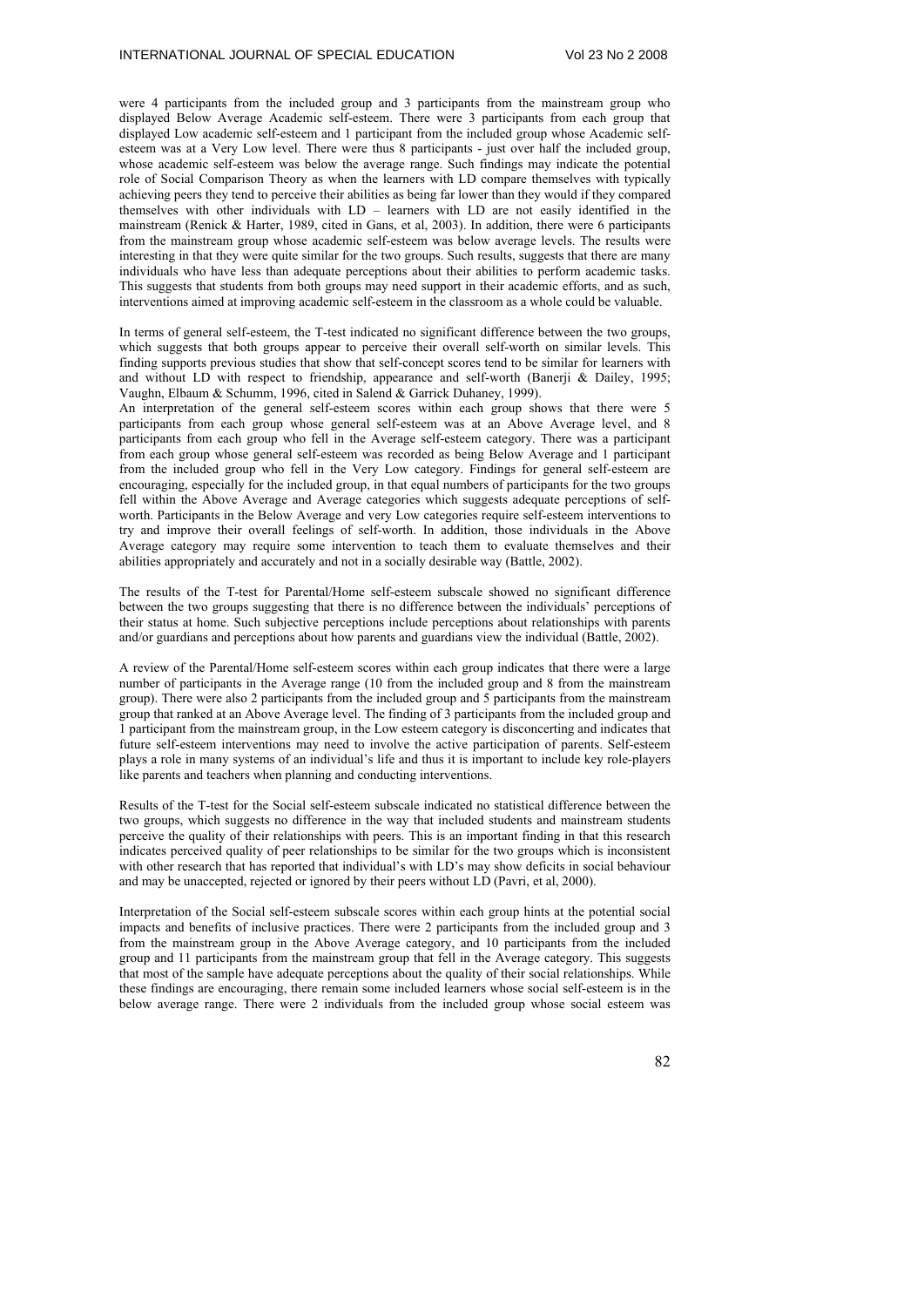ranked in the Below Average category and 1 individual from the included group in the Low category. The presence of these included learners in the below average and low categories suggests that some included individuals may have difficulties forming social relationships with their peers. Such a finding is in accordance with research that has noted that students with LD may internalise rejection by their peers, which may in turn influence their feelings about social competence and their ability to initiate and sustain social relationships in the future (Gans, Kenny, Ghany, 2003). It is essential that these individuals are monitored and provided with support where necessary.

Results of the T-test for the Personal subscale indicated no statistically significant difference between the way the two groups perceive their most intimate thoughts about their self-worth and anxieties. Personal self-esteem is a very important facet of overall self-esteem and thus it is very encouraging that no difference was noted in the level of personal self-esteem for the two groups. This finding is in accordance with previous research that reported that despite possible lowered academic self-esteem, individuals with LD in inclusive settings tend to display positive feelings about their overall self-worth (Bear, et al, 1998).

Interpretation of the Personal self-esteem subscale scores indicates that there were 2 included participants in the Above Average range. The majority of participants from the included group fell into the Average category, which indicates at least adequate perceptions of one's self-worth. Half the participants from the mainstream group fell into the Above Average category and half fell into the Average category. There was one participant from the included group in the Below Average category and one participant in the Low category.

### **Conclusion**

The findings of this research, while exploratory, descriptive and limited in generalisability have hinted at the potential benefits of inclusion on the self-esteem levels of included learners with LD. There was no statistically significant difference noted between the two groups for each of the self-esteem subscale dimensions, as well as for global self-esteem, which is a very encouraging result. The research findings however also noted that some included individuals might be in need of academic, social and emotional support when they move into the mainstream. The research also indicated that mainstreamed individuals may also benefit from self-esteem interventions. It is hoped that this research will stimulate further research in this area, and will contribute to providing some information that may be valuable in the design of future self-esteem interventions at a secondary school level.

#### **References**

Aunola, K., Stattin, H., & Nurmi, J. (2000). Adolescent's achievement strategies, school adjustment, and externalising and internalising problem behaviours. *Journal of Youth and Adolescence,* 29 (3), 289- 306.

Bakker, J.T.A., & Bosman, A.M.T. (2003). Self-image and peer acceptance of Dutch students in regular and special education. *Learning Disability Quarterly,* 26 (1*),* 5-15.

Battle, J. (2002). *Culture-free self-esteem inventories – Examiner's manual*. Texas: Pro-ed.

Bear, G.G., Minke, K.M., Griffin, S.M., & Deemer, S.A. (1998). Achievement-related perceptions of children with learning disabilities and normal achievement: group and developmental differences. *Journal of Learning Disabilities,* 31 (1), 91-104.

Campbell, J.D. & Lavallee, L.F. (1993). Who am I? The role of self-concept confusion in understanding the behaviour of people with low self-esteem. In R.F. Baumeister (Ed.), *Self-esteem: The puzzle of low self-regard* (pp.3-20). New York: Plenum Press.

Department of Education. (2001). *White paper 6 on inclusive education*, Pretoria.

Elbaum, B., & Vaughn, S. (in press). Can school-based interventions enhance the self-concept of students with learning disabilities? *A Research Synthesis.*

Elksnin, L.K., & Elksnin, N. (2004). The social-emotional side of learning disabilities. *Learning Disability Quarterly,* 27 (1), 3-8.

Gans, A.M., Kenny, M.C., & Ghany, D.L. (2003). Comparing the self-concept of students with and without learning disabilities. *Journal of learning Disabilities, 36 (3),* 287-294.

Grolnick, W.S., & Ryan, R.M. (1990). Self-perceptions, motivation and adjustment in children with learning disabilities: A multiple group comparison study. *Journal of learning Disabilities*, 23 (3), 177- 184.

Harter, S. (1993). Causes and consequences of low self-esteem in children and adolescents. In R.F. Baumeister (Ed.), *Self-esteem: The puzzle of low self-regard* (pp. 87-116). New York: Plenum Press.